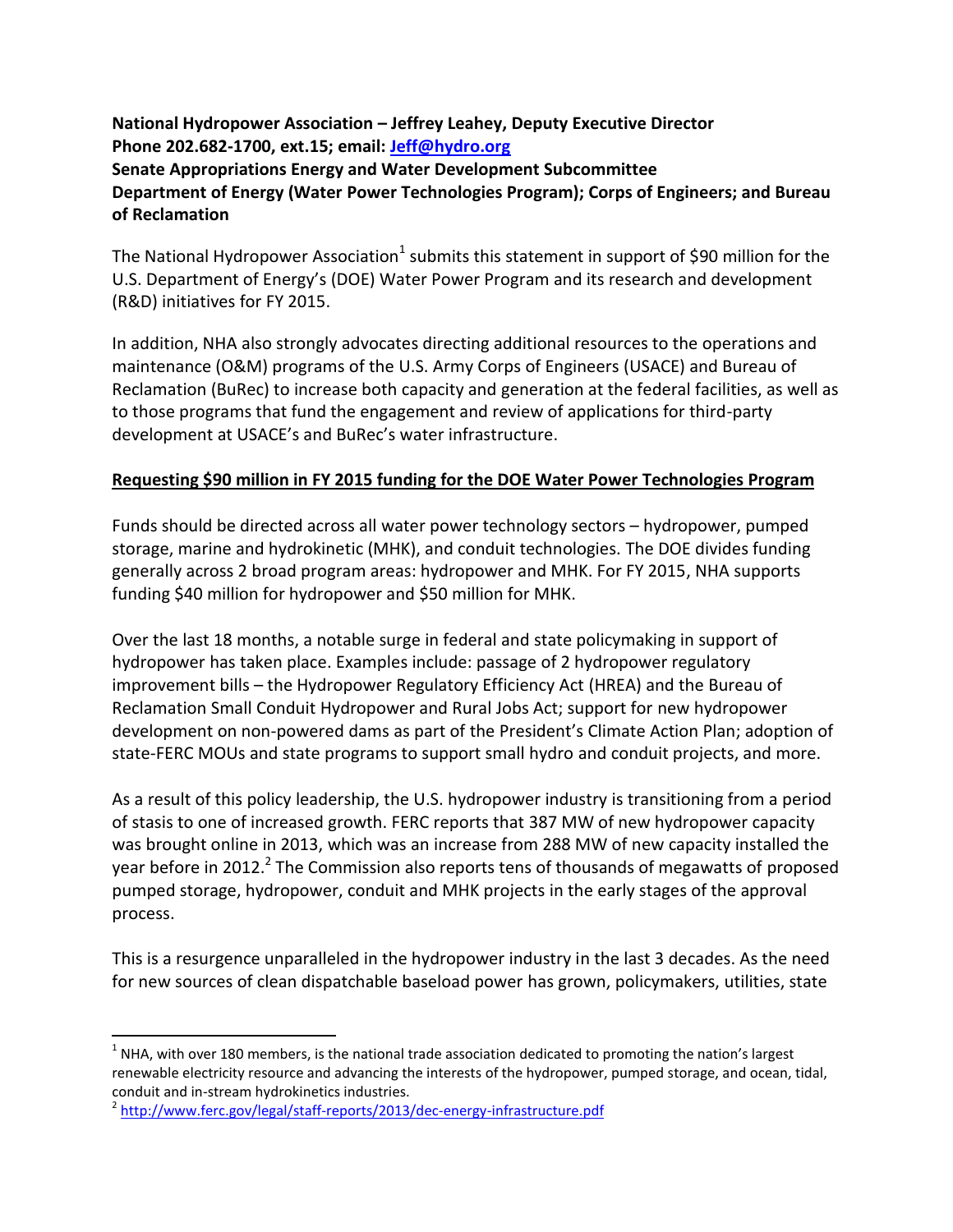PUCs, grid operators and others are turning back to the original renewable resource – hydropower.

#### **Importance of the Department of Energy Water Power Technologies Program**

The renewed and growing commitment for research and development (R&D) initiatives on the federal level through the DOE Water Power program has been as instrumental to the hydropower renaissance underway as the work on regulatory improvements and incentives.

In fact, Energy Secretary Moniz recently announced a new DOE initiative for the hydropower industry to develop a long-range national Hydropower Vision. This landmark vision will establish the analytical basis for an ambitious roadmap to usher in a new era of growth in sustainable domestic hydropower over the next half century. $3$ 

The DOE Water Power Program is growing the U.S. global position by funding cutting-edge research to produce the next generation of hydropower, pumped storage, conduit and marine and hydrokinetic (MHK) technologies, and by accelerating the development of markets for these technologies. Over the years, the program has been the smallest of the DOE R&D programs, yet as described below, will play a central role as the country looks to transition to a clean energy economy, bring more new renewable energy online and integrate increasing amounts of intermittent energy resources.

The Water Power Program supports cutting-edge research, development, demonstration and deployment efforts for innovative new technologies and operations that could generate costeffective renewable electricity from across the water power sector and improve the security and reliability of the electric grid. Federal R&D support also stimulates private investments in the construction, manufacturing, engineering and environmental science sectors and strengthens the thousands of businesses that make up the U.S. supply chain. The further development of these industries can expand and employ a substantial skilled workforce.<sup>4</sup>

NHA's request for continued federal support for the Water Power Program is in line with both the Administration's and Congress' pledge to spur investments that create well-paying domestic jobs and economic opportunities for localities.

Increasing hydropower generation provides more clean and renewable megawatts to the grid, and also increases the amount of grid reliability, stability and integration services needed to support the penetration of intermittent resources, like wind and solar. Hydropower and pumped storage projects can provide utility and grid-scale energy storage, and other ancillary services, but doing so will require projects to operate in new ways and with new technologies.

l

<sup>3</sup> [http://energy.gov/eere/water/new-vision-united-states-hydropower.](http://energy.gov/eere/water/new-vision-united-states-hydropower)

 $4$  The U.S. hydropower industry employs upwards of 300,000 workers with a domestic supply chain that spans the country. These supply chain companies work on U.S. projects, but also provide equipment and expertise on hydropower projects around the globe. See[: https://fortress.maptive.com/ver3/nhasupplychainsnapshot.](https://fortress.maptive.com/ver3/nhasupplychainsnapshot)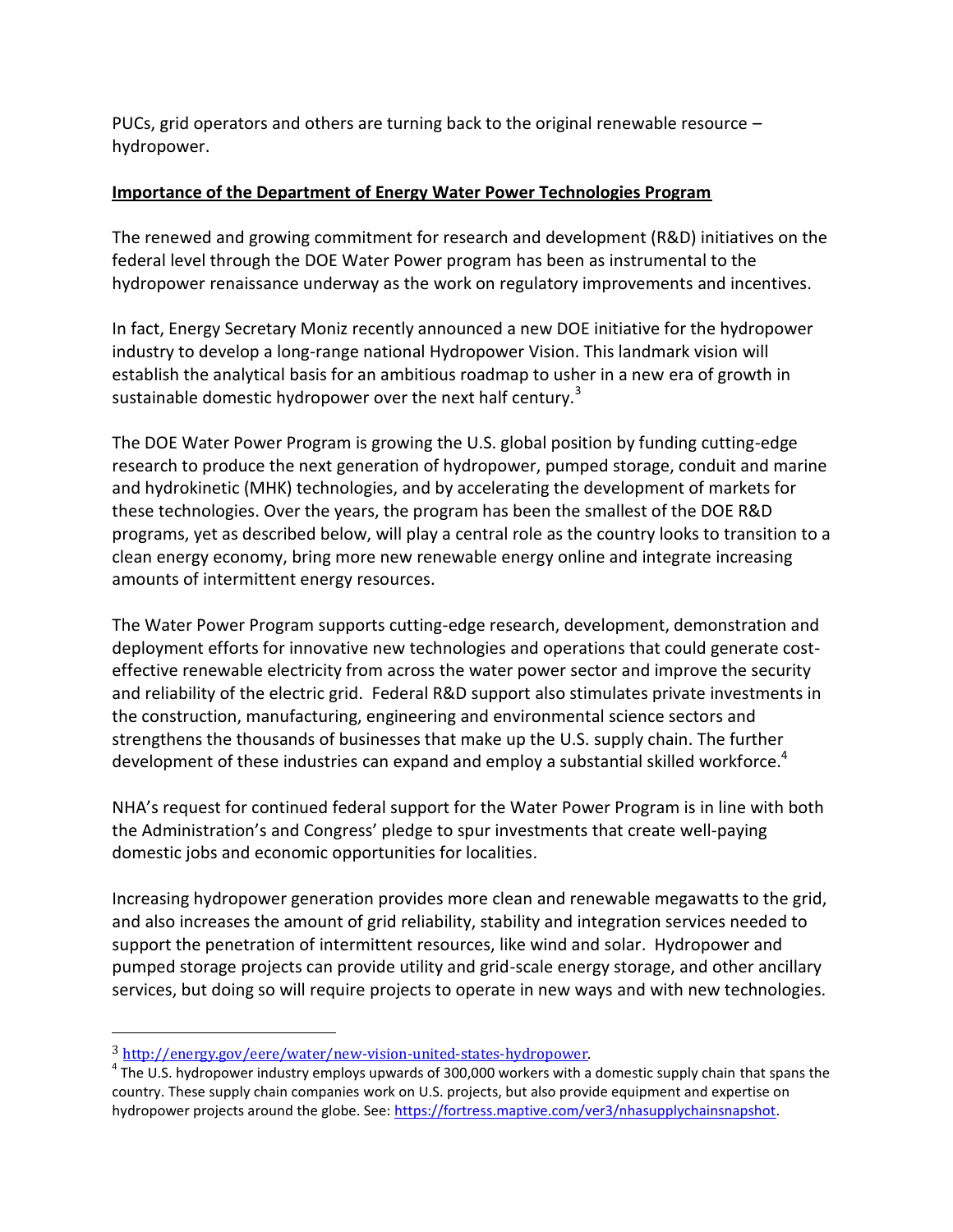This makes continued federal research investments vitally important and needed if the DOE is to achieve its goal for water power technologies to provide 15 percent of the nation's energy by  $2030.<sup>5</sup>$ 

### **Priority Hydropower R&D Needs**

NHA has identified industry R&D priority topics that will enhance the industry's ability to grow and develop new projects, technologies, and operational modes, to maintain and enhance generation at existing projects as well as support new project deployment.<sup>6</sup>

- **Resource assessments** the HREA of 2013 directed the DOE to conduct an assessment of pumped storage opportunities to support integration of intermittent resources and of conduit project opportunities, for which a national study has never been performed.
- **Technology advancements/innovations** while the DOE is currently supporting several initiatives for turbines (conventional, pumped storage in-conduit and MHK), generators, fish passage technology, etc., further investigation is warranted – particularly funding for demonstrations. Federal and state resource agencies and other stakeholders prefer independent analysis and study of new technology improvements before agreeing to deployment in the field.
- **Market development/benefit recognition** one of the barriers to increased hydropower project deployment is the undervaluation of its energy and grid attributes, which if addressed, would establish revenue streams to support the significant capital outlays required in the sector. The DOE can analyze the market gaps that exist across the various RTOs and regions, which could assist in the development of new market proposals and products – capacity, fast-ramping, integration, etc.
- **Small hydropower** one of the major potential growth areas for the industry is in the small hydropower sector. However, U.S. small hydropower resources are underutilized due to the capital expense, mitigation and licensing costs that occur relative to the project size. Advances in small turbine designs to reduce the cost of installation and/or environmental mitigation would lead to an increase in hydropower generation.
- **Climate modeling/drought management** climate change presents opportunities and challenges for the hydropower industry and all industries that rely on water. The DOE has only just begun to examine some of these issues. Topics such as increased reservoir storage, both existing and new, project operational changes (to maintain and/or increase generation while serving other needs) and better short and long-term forecasting are all potent areas for future scientific investigation.
- **Pumped Storage** 99 percent of energy storage in the U.S. and globally comes from hydropower pumped storage. However, while thousands of megawatts of new projects are proposed, most are finding financing difficult. The DOE can assist by investigating ways to reduce costs for new technology, such as variable speed turbines (not currently

 $\overline{\phantom{a}}$ 

<sup>5</sup> [http://energy.gov/eere/water/about-water-power-program.](http://energy.gov/eere/water/about-water-power-program)

 $6$  This list is not exhaustive and NHA incorporates by reference its past Energy and Water Appropriations statements (particularly FY 2014), which contain additional details and further R&D proposals and items.